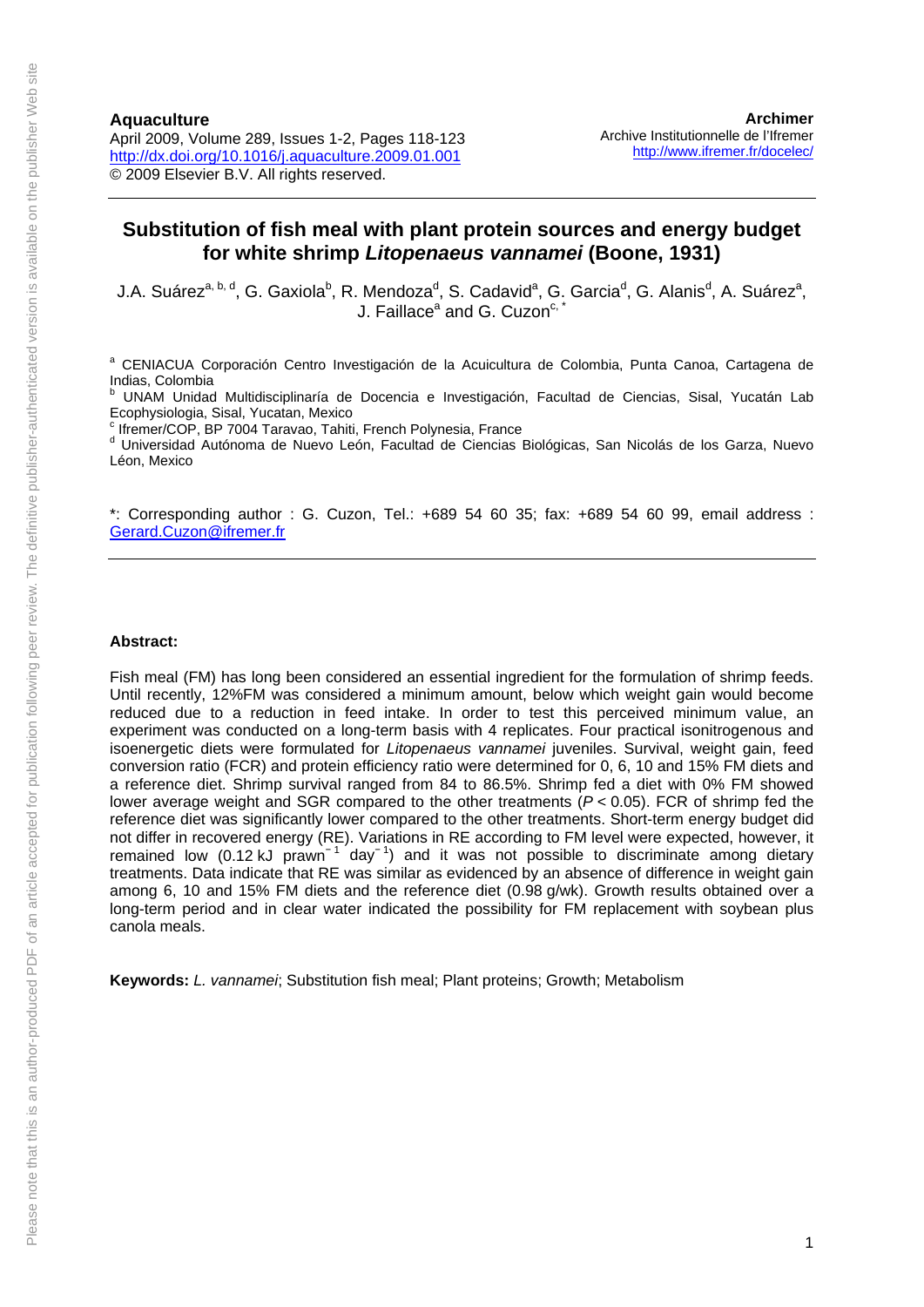# **1. Introduction**

For the last 20 years the production of fish meal (FM) and fish oil has remained fairly constant at around 6 Mt for fish meal and 1Mt for fish oil. Aquaculture has taken an increasing share in the global fish meal production, with its estimated percentage increasing from 45 to 57 between 2002 and 2006. Marine fish meal is often utilized in aquafeeds because it offers a balanced source of indispensable amino acids, essential fatty acids, vitamins, minerals, and generally enhances palatability.

Protein ingredients selected to substitute for FM, either partially or completely, included terrestrial plant meals and animal by-products readily available on the world markets (Samocha et al., 2004). One factor considered in reducing shrimp production costs and increase producers' profitability is the use of feeds with low levels of FM and high levels of less expensive, high quality plant protein sources. Commercial shrimp formulations commonly include between 25-50% FM, representing the primary and most expensive protein ingredient (Amaya et al., 2007). Many studies have achieved considerable success in partially or totally replacing FM with plant protein sources in various shrimp species (Lim and Dominy., 1990; Piedad Pascual et al., 1990; Penaflorida et al., 1995; Eusebio and Coloso., 1998; Sudoryano et al., 1999; Alvarez et al., 2007).

Research has focused on the use of plant proteins to replace marine protein sources in formulated diets. Compared to other plant sources, soybean meal (SBM) is one of the most promising alternatives because of its availability, reasonable price, high digestibility (Lemos et al., 2000), and amino acid profile (Floreto et al., 2000). In terms of lipid composition, soybean meal contains 90% less n-3 fatty acids than fish meal and has anti-nutritional factors that may cause an inhibition of digestive enzyme activity. Several reports have evaluated canola meal as an ingredient for shrimp feed (Buchman et al., 1997; Lim et al., 1997; Cruz-Suarez et al., 2001). Canola or rapeseed ranks second behind soybeans in global protein production for oils and meals. Canola is the name given to selected varieties of rapeseed low in glucosinolate and erucid acid (Bell, 1993). Its amino acid profile is appropriate for aquaculture feeds and digestibility is similar to most other plant meals (Burel et al., 2000). Canola meal is a particularly rich source of sulphur-containing amino acids for fish feeds (Higgs et al., 1996). In commercial feeds, canola meal has often been combined with field peas to achieve a favorable amino acid profile (Davis et al., 2002).

However, the impact of these plant meals in actual practice has not been thoroughly evaluated; consequently, there is a need to improve our knowledge of feed utilization by shrimp (Gauquelin et al., 2007). One method that has been effectively used to predict waste outputs (Cho and Kaushik, 1990; Elliot and Hurley, 1999 for trout; Kaushik, 1998 for non-salmonids; Lupatsch et al., 1998 for sea-bream; and Zhou et al., 2005 for carp) and model growth (Cui and Xie, 1999) is bioenergetics. In contrast, for crustacean species (Comoglio et al., 2005), notably penaeid shrimp (Bureau et al., 2000), few studies have been published.

In this study, juvenile *L. vannamei* fed four substitution levels of soybean plus canola meal for FM was evaluated. Effects of dietary treatments on growth, survival, feed intake, feed conversion ratio, and protein efficiency ratio were determined. Energy partitioning within shrimp fed the different treatments was also studied in order to lay the foundation for further selective efforts to breed animals that are more efficient in utilizing feeds low in FM content.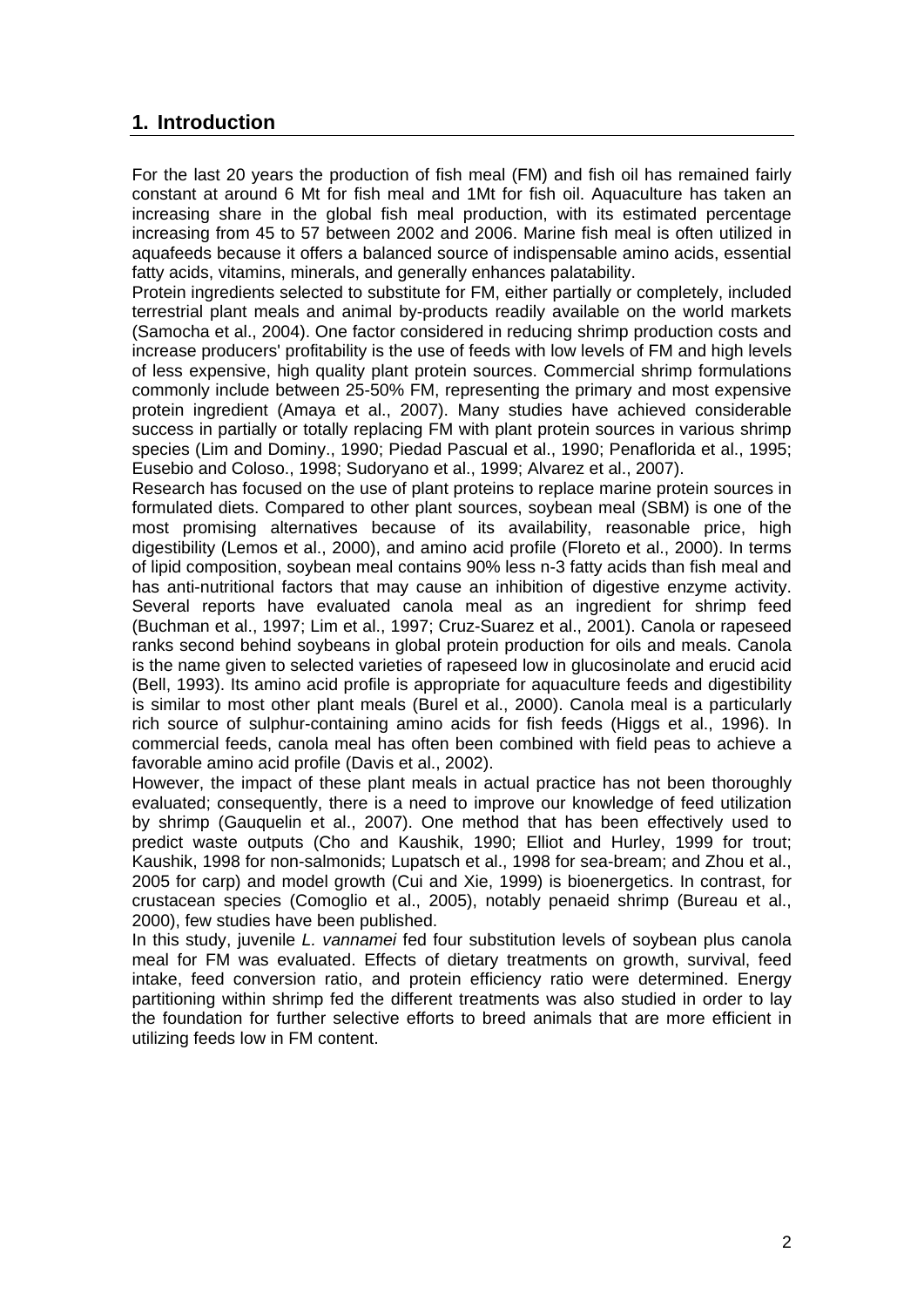# **2. Materials and methods**

# **2.1. Animals**

*Litopenaeus vannamei* larvae were obtained from a nursery at CENIACUA from multipliers genetic material. Juveniles came from a culture in grow-out ponds at a stocking density of 80 shrimp/ $m^2$  and fed a regular pelleted commercial feed, Each tank was stocked with 100 animals with an average weight (av. wt) of 0.3±0.1g. Treatments were randomly assigned among 20 tanks, with each treatment having four replicates. A sample of 12 shrimp (5.36±0.32g av. wt.) was randomly taken from each diet at the start of the experiment for the respirometry trial and energy budget calculations.

# **2.2. Ingredients and diet preparation**

The feed ingredients used in this study were obtained from commercial suppliers through the NICOVITA® pilot feed mill plant. Soybean and canola meals were supplied through international distributors. Nutrient composition of soybean and canola meals is presented in Table 1. Four diets were formulated on an as-is basis (Table 2). Nutrient composition of the experimental and commercial reference diets is given in Table 3. The diets were prepared by mixing dry ingredients for 10 min. Fluid ingredients were then added and the slurry was mixed for an additional 10 min. The mixture was then steam-pelleted with a pellet mill at 90±2°C through a 2.5x3mm die. Pellets were ovendried at 73°C under constant air draft for 45 min, bagged, and stored in a cool room  $(24^{\circ}C)$ .

# **2.3. Feed formulation strategy**

The four diets were isonitrogenous and isoenergetic. The two plant protein sources consisted of a mixture of soybean meal (46.9% crude protein; 3.5% crude fat) and canola meal (38.9% crude protein; 5.9% crude fat) providing 58, 69, 75 and 81% of the total protein in the diets by replacing fish meal protein. Dietary inclusion levels of fish meal were approximately 15, 10, 6 and 0%, respectively (Table 2). Canola meal was used as a natural source of sulphur-containing amino acids, making a crystalline amino acids supplement unnecessary. Wheat gluten were used as an additional protein source and only added to the 0% FM diet. Lipid levels were adjusted by adding a regular fish oil from a feed manufacturer in Lima, Peru. It was rich in highly unsaturated fatty acids (HUFA), such as decoeicosanoic acid (DHA) and arachidonic acid (AA). The four experimental diets were formulated based on the lysine (1.6%) requirement (Fox, 1995) for *L. vannamei* and on *P.monodon* requirements in % as fed for 0.9 methionine, (Millanema et al., 1996), 1.4 threonine (Millamena et al., 1997), 1.9 arginine (Millamena, 1998), 0.9 histinine, 1.1 isoleucine, and 1.7 leucine (Millamena et al., 1999) . The decision to formulate based on an AA requirement was made because overestimation and consequent loss of protein is possible when diets are formulated based on reference to muscle AA pattern or on previous recommendations (Akiyama et al., 1989).

### **2.4. Analytical procedures**

Chemical analyses of ingredients, diets, and carcasses were contracted to professional analytical service providers and the Nicovita Chemistry Lab (Lima, Perú). Crude protein levels were calculated from the determination of total nitrogen by LECO auto-analyzer, based on Nx6.25. (AOCS, No. Aa 5-91). Crude fat content of the diets was determined gravimetrically following extraction of lipids according to the Soxhlet method (AOAC, No. 920.39). Amino acid concentrations were determined with an automatic AA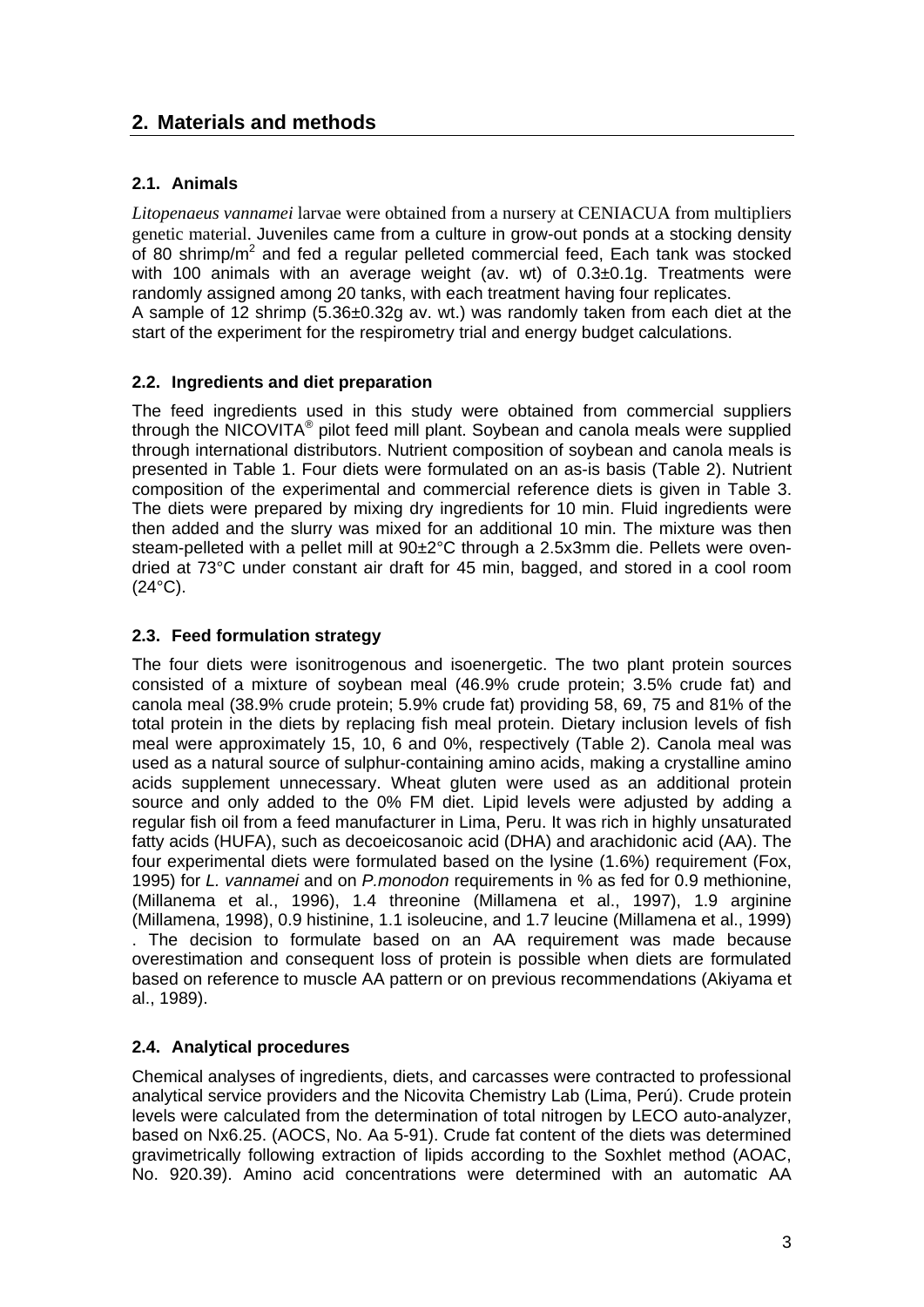analyzer (AOAC, 2000, No.988.15). Gross energy was determined by an adiabatic bomb calorimetry (ASTM D 5865-04). Standard procedures were used for moisture (AOAC, No. 934.01), crude fiber (AOAC, No. 962.09), and ash (AOAC, No. 942.05). Organic matter was calculated as dry matter minus ash. Water stability of the diets was determined at 1 h according to the method described in Aquacop (1978). The passage rate was evaluated as follows: each of the diets was tinted with a red colorant (®Radian Magruder Color, Magenta MS-M63018) to clearly differentiate feces as the colorant emerged from the digestive tract.

# **2.5. Growth trials**

The feeding trial was carried out in clear water tanks without any productivity until the animals reached commercial size. During the 95 day trial, tanks were maintained in total darkness with 100% daily water exchange. Water temperature was 25.3–30°C, salinity was  $30\pm 3g$  I<sup>-1</sup>, and dissolved oxygen was  $5.9\pm 0.64$  mg I<sup>-1</sup>. Shrimp were distributed into 20 outdoor 500 l fiber tanks (2 sq. meter bottom) with 100 shrimp per tank. Tanks were covered with black plastic sheets. Treatments were randomly assigned among tanks, with each treatment having four replicates. Prior to starting the feeding trial, shrimp were acclimated to the experimental diets. Shrimp were fed five times daily at 04:00, 10:00, 15:00, 22:00 and 23:00 h. Dry feed intake was determined by feeding to satiation. Animals were fed daily with a control on feeding trays and observations of left-overs the next day in order to maintain the satiation. Feed intake was recorded daily to determine FCR At the conclusion of the trial, the following response variables were determined:

--weight gain = (final weight-initial weight/initial weight)

--SGR: specific growth rate = 100 (ln average final weight-ln average initial weight)/number days.

 $-FCR =$  total dry feed intake (g)/wet weight gain (g)

--survival % = (final number of shrimp/initial number of shrimp)x100

 $-$ -PER = weight gain in g/protein intake in g

-DFI: dry feed intake per shrimp was estimated from the sum of average daily feed intake for each tank (DFI =  $\Sigma^{95}$ <sub>i=1</sub>[(intake on *i*<sup>th</sup> day)/(number of shrimp on *i*<sup>th</sup> day)

### **2.6. Respirometry trial and energy budget**

Water temperature was constant at  $28.5^{\circ}$ C, salinity was  $35-36g$   $I^1$  and dissolved oxygen was  $6.0\pm0.8$  mg  $I^1$ . The information from the feeding trial was employed to build an energy budget following the nomenclature from NRC (1981). It was based on energy partitioning taking into account the following steps: intake energy (IE), digestible energy (DE), metabolizable energy (ME), urinary and branchial excretion (UE+ZE), and basal metabolism (HeE). Two control chambers without animals were used for each ten chambers. A metabolic chamber with continuous flow (Rosas et al., 1996) allowed oxygen consumption to be measured individually for 12 shrimp  $(5.8\pm0.4g)$  selected from each diet. Dissolved oxygen at the entrance and exit of the respirometric chambers was measured using an oxygen microelectrode (Oxi 315i) and calculated according to:

 $O_2$  mg mn<sup>-1</sup> =  $IO_2$  tank (mg L<sup>-1</sup>)- $O_2$  control (mg L<sup>-1</sup>)]\*flow rate (L mn<sup>-1</sup>)

Oxygen consumption transformed with the oxycalorific coefficient of 14.3kJ  $g^{-1}$  (Lucas, 1996; Bureau et al., 2000) was used to calculate heat production (kJ). Urinary and branchial excretion (UE+ZE) was estimated at 6% DE (Gauquelin et al., 2007).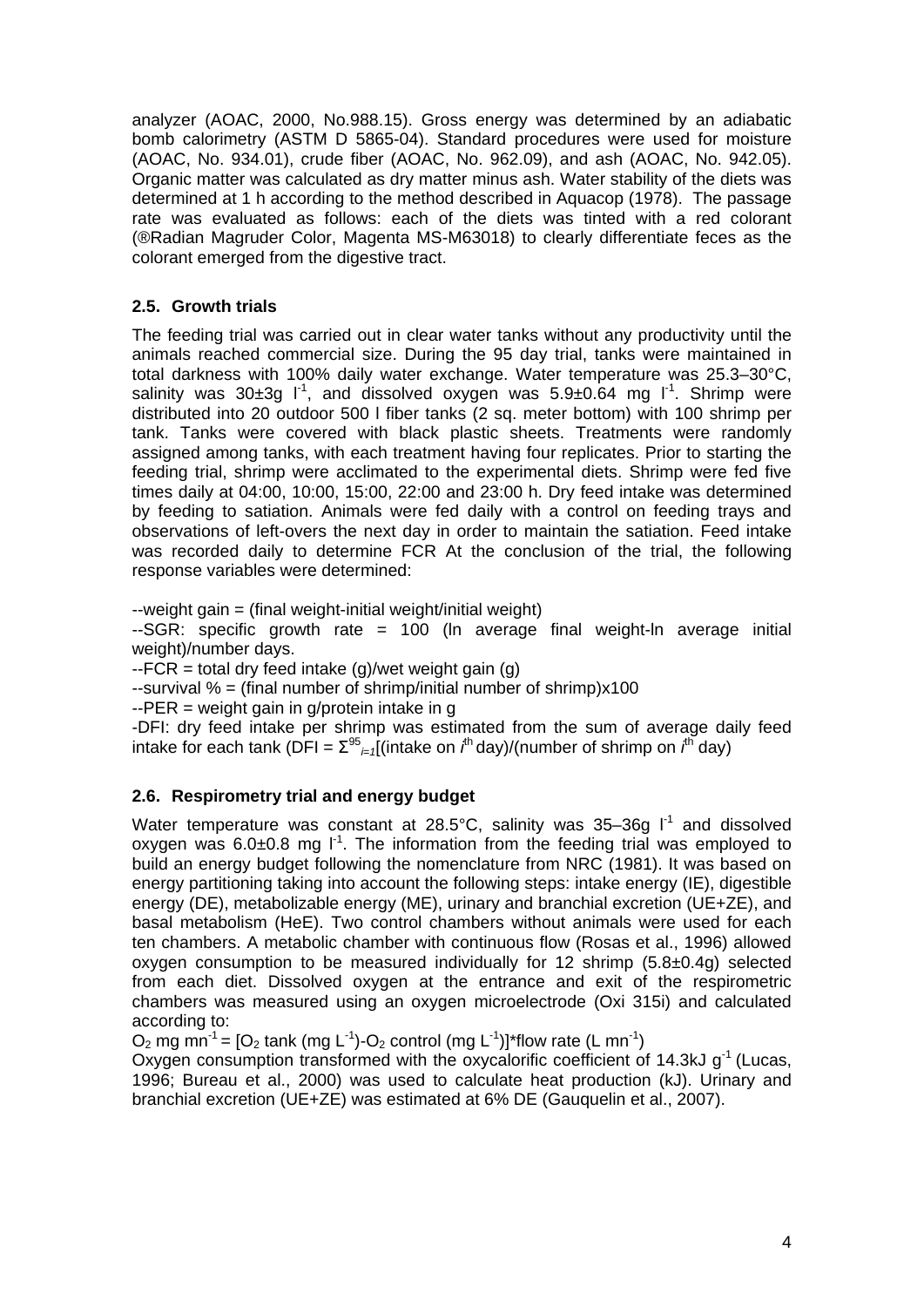#### **2.7. Statistical methods**

All statistical analyses were made by using the Statistical Analysis Software Program of SAS® 2004. The responses calculated for each tank (mean body weight, biomass, growth rate, survival, feed intake, feed conversion, protein intake, PER) were subjected to an analysis of variance and then to the Duncan's multiple range test to first determine whether significant differences existed among the dietary treatments and then to identify where they occurred. The growth trial data were analyzed with a General Lineal Model where the effect of tank was nested among each diet. Results were considered statistically significant at P<0.05.

# **3. Results**

The nutrient composition of the soybean and canola meals is summarized in Table 1. The soybean meal had higher values for crude protein (46.9%) and carbohydrate (31.3%) than the canola meal, which had crude protein and carbohydrate values of 38.9 and 29.6 %, respectively. The fiber level in the canola meal was higher than that of the soybean meal by 60%. In the same way, crude fat and ash content was higher in the canola meal. In regard to the amino acids analyzed, the methionine concentration in the canola meal was 0.79%, whereas in the soybean meal it was 0.68%. This represents a difference of 14% in favor of the canola meal. In the case of lysine, the difference was about 16% in favor of the soybean meal. For the other essential amino acids, the concentrations were higher in the soybean meal.

Composition of experimental diets is summarized in Table 3. All the experimental diets were isonitrogenous and isoenergetic. Nevertheless, the reference diet had the highest digestible energy level (DE), 17  $\text{KJ g}^{-1}$  compared to 15 kJ g<sup>-1</sup> for the 0, 6, 10 and 15% FM inclusion diets. The reference diet had the lowest fiber level (1.8%) compared to the other diets, which had levels ranging from 2.6 to 3.5%. The percentage of carbohydrate was very similar between the experimental diets and the reference diet.

The reference diet had the lowest average time for passage rate (56mn), whereas the experiment diets ranged from 64-65mn (P>0.05).

Results of the feeding trial are summarized in Table 4. Survival of shrimp was high for all treatments ranging from 84 to 87% and was unrelated to diet. Shrimp fed the 0% FM diet showed significantly lower average weight  $(12.2\pm 2.5)$  and SGR  $(3.8\pm 0.2)$ compared to other treatments. No significant difference in weight gain or SGR was observed among the 6, 10, 15% FM, and reference diet fed shrimp.

The variance in the harvest weights of the 0, 6, 10 and 15% FM and reference diet fed shrimp was 6.3, 6.8, 6.1, 5.6, and 6.4, respectively. These variances are very similar showing that the variability in the harvest weights among shrimp fed the different diets was very limited.

The average FCR was 1.91, which is acceptable because the experiment was conducted in clear water without phytoplankton and zooplankton being present. However, the FCR of shrimp fed the reference diet was significantly lower compared with that of the other treatments.

The average dry feed intake per shrimp per day (DFI) at the end of 95 days was 0.21 g. No relevant difference in DFI values was observed among shrimp fed the 0, 6, 10, and 15% FM diets. However, the DFI of shrimp fed the reference diet was significantly lower compared with the experimental treatments.

The average value for PER was 1.58. No significant difference was found among the 6, 10, and 15% FM diet fed animals. Shrimp fed the 0% FM diet had a significantly lower PER (1.41±0.05) compared to the other dietary treatments. The highest value for PER was obtained with the reference diet. The 6% FM diet corresponded to the maximum level of FM substitution by plant protein meals without affecting weight gain or survival.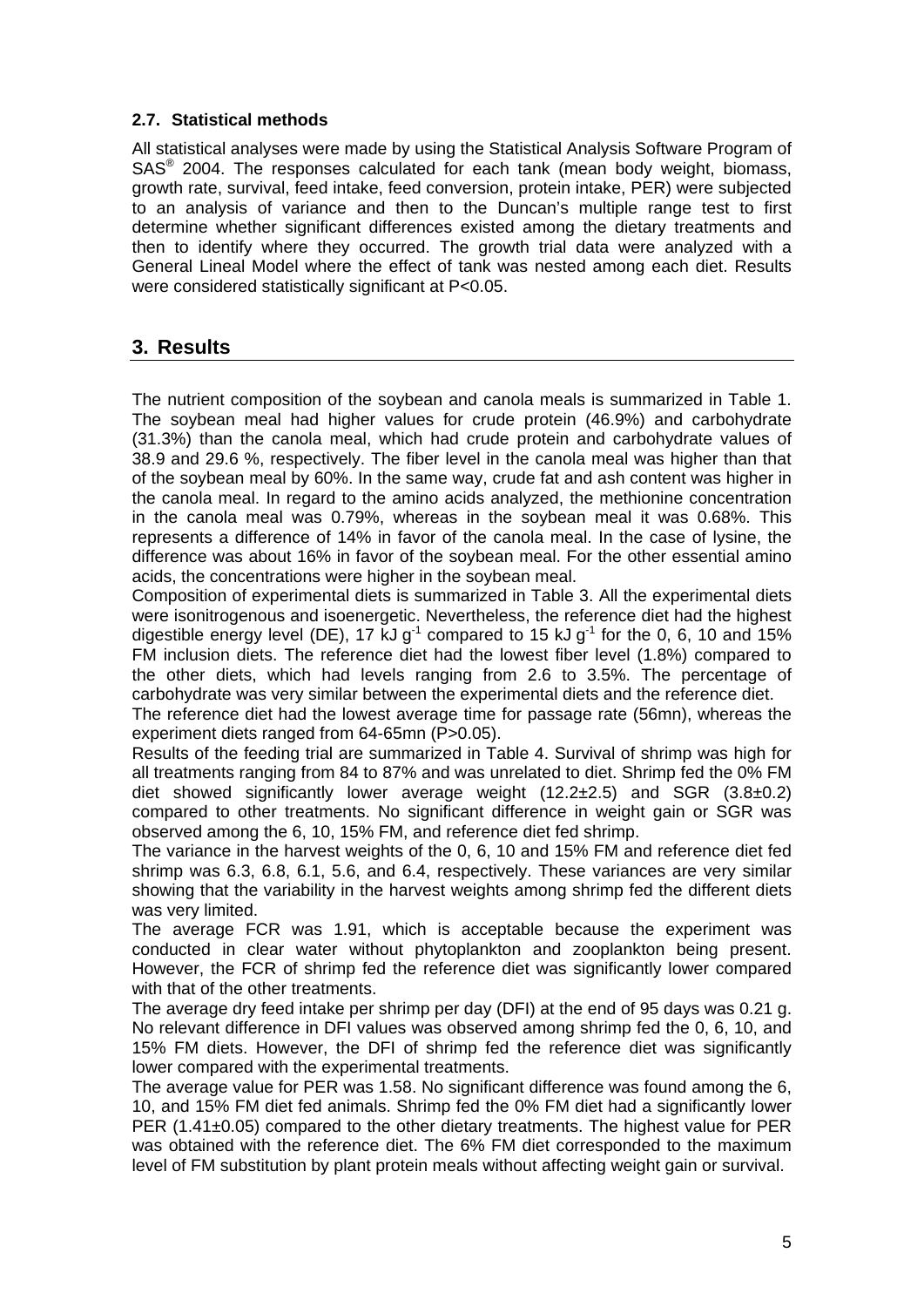Energy budget, studied with 5.36±0.32 g av. wt animals fed the experimental diets, was measured on a weekly basis to obtain all the parameters derived from oxvgen consumption (Table 5). The 0, 6, 10, and 15% FM and reference diet produced a similar DE value of 0.9 kJ shrimp<sup>-1</sup> day<sup>-1</sup>. The estimated value in kJ shrimp<sup>-1</sup> day<sup>-1</sup> from UE+ZE, HiE, and HeE for all diets was also similar. The short-term energy budget did not show any apparent difference in recovered energy (RE).

# **4. Discussion**

The soybean-canola meal combination is an appropriate substitute for FM in diets for *L vannamei* at an 80% substitution level. This result agrees with that reported for *Penaeus schmitti* where 77% FM was replaced by soybean meal without affecting weight gain (Alvarez et al., 2007). The soybean and canola meal mixture was selected to replace FM due to its amino acid profile and digestibility (Suárez et al., 2008). Canola meal was selected because of its sulphur-amino acid content, which avoided the need for addition of crystalline amino acids.

The high survival during the feeding trial indicated the good health condition of the shrimp and confirmed the absence of any nutrient deficiency. Shrimp were harvested when they reached an average weight of 13 g. Most nutritional studies are usually shorter in time, but in the present study harvesting occurred after 95 days to simulate the harvest time of an actual farming operation.

No significant differences were observed in weight gain or SGR among shrimp fed the 6, 10, or 15% FM and reference diets. Growth results and survival confirmed that *L.vannamei* can be fed a mixture of plant meals (70% soybean-30% canola meal) reducing FM level from 30 to 6g per100 g dry weight. In the past, companies usually produced feeds with 30% FM content for *L.vannamei;* 6% FM would represent an 80% decrease in the FM content in *L.vannamei* feed formulations. Unexpectedly, shrimp maintained a consistent feed intake despite this dramatic reduction. Previously, acceptance was a previous concern which led to testing of several phagostimulants as well as growth factors and factors inducing vitellogenesis (Mendoza et al., 1997). However, the results obtained here with only 2% squid meal incorporation could have a significantly positive economical and environmental impact for the feed industry.

The relative complexity of replacing marine protein (Lim et al., 1998) has been mentioned previously (Fox et al., 1995; Lim et al., 2000) and there are many interactions at different levels. Total replacement of FM by plant proteins using 40% soybean meal (Amaya et al., 2007) produced a positive result; however the evaluations were made at a semi-commercial level in green water ponds and were probably influenced by a nutrient contribution from phytoplankton, zooplankton and benthos, masking the true contribution of nutrients from experimental diets. Primary productivity changes dramatically from zone to zone and is strongly affected by environmental conditions. For these reasons, it is probable that a 0% FM diet would give satisfactory results when evaluated under commercial conditions together with the contribution of nutrients derived from primary production (Davis et al., 2002).. Differences in dry feed intake (DFI) among treatments were explained by inequalities in digestible energy (DE) among the reference (17kJ g-1) and practical diets (15kJ g-1). For example, Cousin (1995) reported a decrease in feed intake when the dietary energy increased for L.vannamei and P.stylirostris. In fish, differences in dietary energy can induce changes in feed intake (NRC, 1993). From a physiological view point, a longer passage rate could have facilitated an increase in digestibility by allowing digestive enzymes enough contact time but rates observed for the reference diet were slightly shorter than for the other diets. Therefore, it was only possible to get a marginal of improvement of average weight gain. Variations in oxygen consumption as a consequence of feed intake has two explanations: protein synthesis with no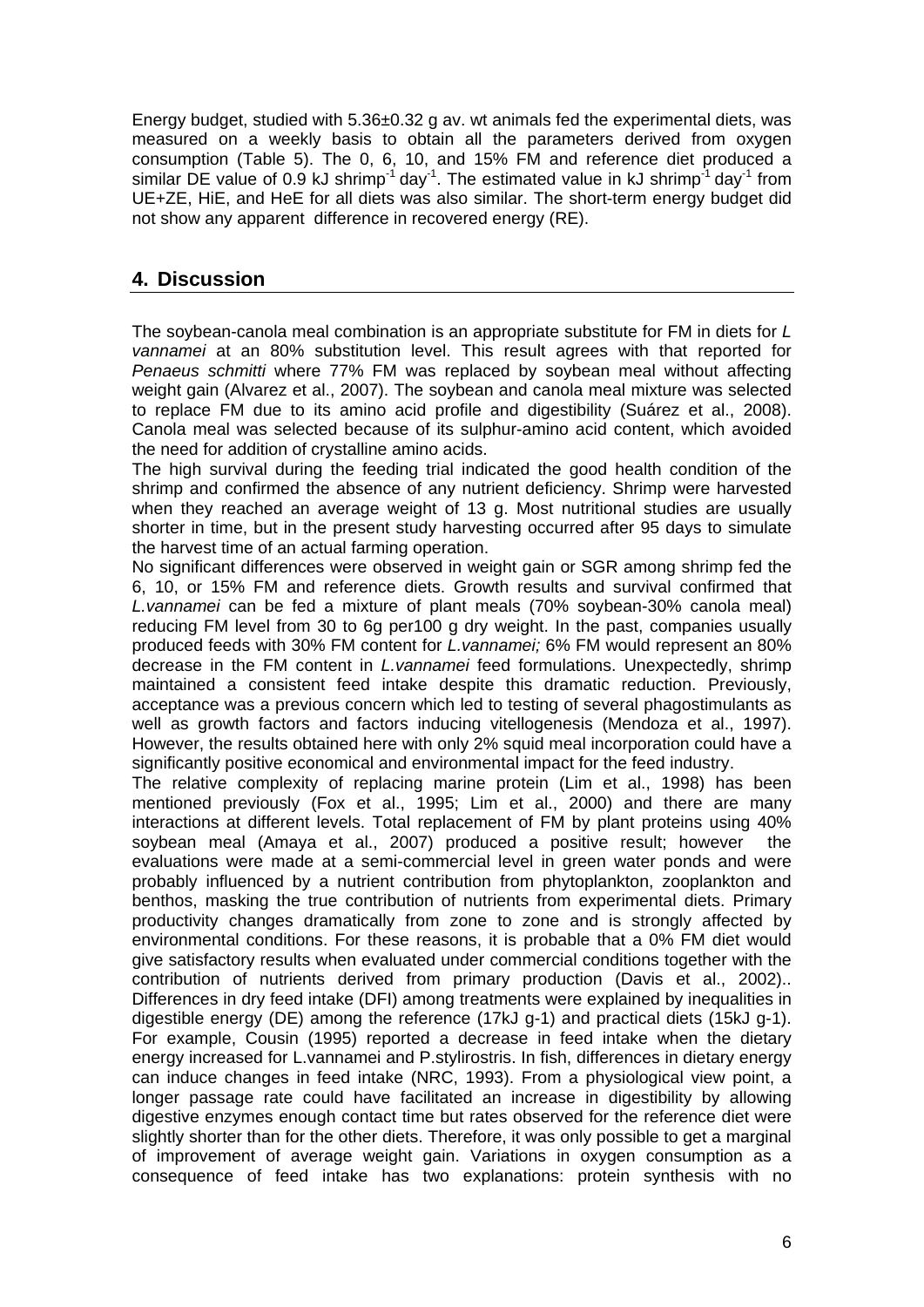relationship between HiE and (UE+ZE) or oxidation of amino acids and production of ammonia. A distinction between excitation during a meal and HiE explained the variability, 9 to 20% of energy contained in a meal (Jobling, 1983). HiE could even represent a 50% increase with respect to HeE (Beamish and Trippel, 1990; Hewitt and Irving, 1990). Routine metabolism, here called maintenance (HeE) is generally overestimated whether due to an insufficient period of acclimation prior to the measure of HiE or some inadequate environmental condition such as light, noise, vibrations, etc. Stated another way, basal metabolism rates in the literature are much too high and actually closer to the lower level of routine metabolism (Mc Mahon and Wilkens, 1983) and can be recalculated as 8 to 12% above the resting rate (Dall and Smith, 1986). The meaning of HiE (Baron Sevilla et al., 1994) has been given as a parameter that could only be explained as a product of the catabolism of protein. Nelson et al. (1985) reported a relationship between HiE and protein synthesis because the metabolic rate of *M .rosenbergii* increased from 7 to 39% when these prawns were fed different diets; moreover, when lipid or carbohydrate predominated, HiE dropped to 4 to 8%. A feed rich in protein gave a n HiE at 20 to 30% ME and then increased with increasing protein content (Rosas et al., 1996). Does FM procure a lower HiE than plant protein sources? In a previous article (Suarez et al., 2008), it was made clear that HiE values for FM were lower than other protein sources. However, the trend was not repeated with a FM gradient. Koshio et al. (1993) observed that soybean protein produced elevated HiE compared to crab meal. So one would have expected to obtain lower HiE for higher levels of FM. FM is a complex compound compared to plant protein sources because it contains aside from intact protein other nitrogenous compounds such as nucleic acids, amines, etc. Therefore, the presence of high quality plant protein sources such as soybean or canola meals could compare favorably with FM. Hopefully there was no need to balance the diet with crystalline amino acids because amino acids could increase HiE (Carefoot, 1990). As shown previously, soybean meal was tested for ADC of amino acids that ranked high in *L.vannamei*, sometimes higher than some animal protein sources such as squid or shrimp meal (Akiyama, 1989).

Records of oxygen consumption and ammonia excretion on a daily basis are not reliable measures of short-term weight gain for technical reasons (Hewitt and Irving, 1990). The variations observed should be accompanied with observations of molting frequency and more precise measures of feed intake, extrapolated on a weekly basis. These two parameters of the energy budget, molt and feed intake, are particularly difficult to assess and that is why the level of data capture is considered less accurate than, for example, with rainbow trout (Bureau et al., 2000). By and large, it is possible to fit the weight gain response with energy partitioning over a short period. In this context, FM replacement got all its significance because the data were obtained over a long period with a reasonable survival. Protein accretion is good for animals fed low or high FM diets. In spite of a lack of control at the hepatopancreas level (HSI, lipid, glycogen), one can consider that further studies should focus on shrimp texture and taste (particularly at low FM content), immune response, and reproductive capacity. Moreover, shrimp produced from different families could be more or less prone to utilize low FM diets.

# **Conclusion**

Our results for growth and survival confirm that *L.vannamei* can be fed plant meals (70% soybean-30% canola), thereby reducing the quantity of fish meal from 30 to 6 g/100 g dry weight (corresponding to a reduction of 80%).

The differences in dry feed intake shrimp<sup>-1</sup> day<sup>-1</sup> among the treatments are explained by the inequalities in DE. An increase of the DE level in a grower feed of about 17 kJ/g could be envisaged to diminish intake. Two percent squid meal added to the diets was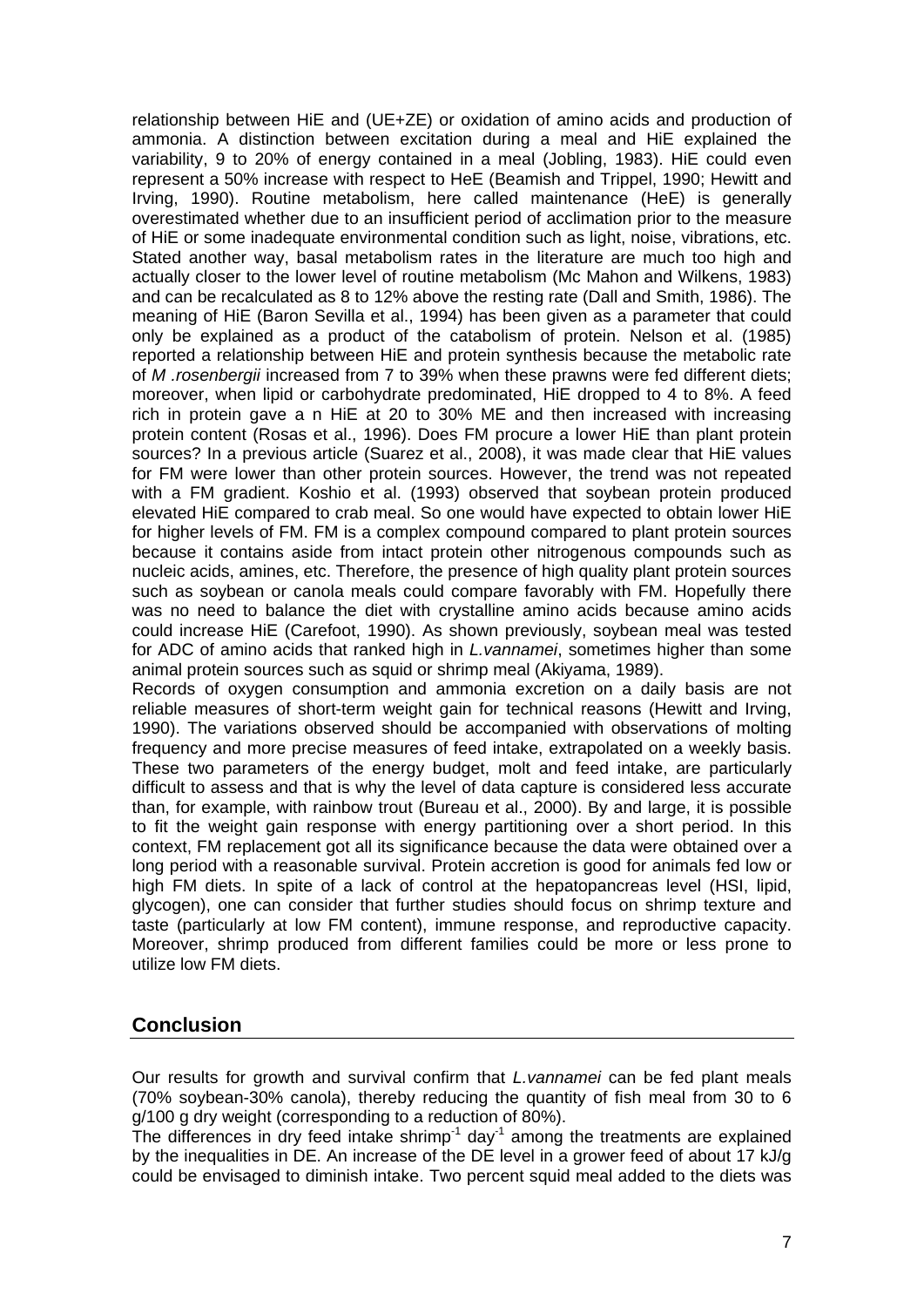enough to ensure consumption. Analysis of anti-nutrients in plant meals would guarantee quality, it is also very important to carry out periodic digestibility studies on such ingredients.

# **Acknowledgements**

Financial support for this study was provided by Corporación Centro Investigación de la Acuicultura de Colombia (CENIACUA) and ALICORP (Perú). Technical assistance was provided by the Unidad Multidisciplinaría de docencia e Investigación, UNAM. Sincere thanks to Brenda Montavan (Alicorp Perú) for her support and collaboration. The authors appreciate constructive inputs made by Dagoberto Sanchez (Alicorp Perú), Carlos Rosas, Javier Chiappa, Carlos Maldonado (UNAM, México), Marcela Salazar, Tomas Gitterle (CENIACUA, Colombia) and Roberto Mercado y Julia Star (Universidad Autónoma de Nuevo León, México).

# **References**

Akiyama, D.M., Coelho, S., Lawrence, A.L., Roberson, E.H., 1989. Apparent digestibility of feedstuffs by the marine shrimp *Penaeus vannamei* Boone. Nippon Suisan Gakkaishi 55, 91-98

Alvarez, J.S., Hernandez-Llamas, A., Galindo J., Fraga, L., García, T., Villarreal, H., 2007. Substitution of fishmeal with soybean meal in practical diets for juvenile white shrimp *Litopenaeus schmitti* (Perez-Farfante & Kensley 1997). Aquacult. Res. 38, 689- 695.

Amaya, E., Davis, A., Rouse, D., 2007. Replacement of fish meal in practical diets for the Pacific white shrimp (*Litopenaeus vannamei*) reared under pond conditions. Aquacultur*e* 262, 393–401.

AOAC, 1990. Official Methods of Analysis of AOAC International, 12 ed.,Association of Official Analytical Chemists, Washington, DC, USA.

AOAC, 2000. Official Methods of Analysis of AOAC International, ??ed., Association of Official Analytical Chemists, Washington, DC, USA.

AOAC, 2004. Official Methods of Analysis of AOAC International., 17 ed., Association of Official Analytical Chemists, Washington, DC, USA.

Aquacop, 1978. Study on nutritional requirements and growth of *Penaeus merguiensis*  in tanks by means of purified and artificial diets. Proc. World Maricult. Soc. 9, 225–234.

[Baron Sevilla, B.](http://www-ca3.csa.com/ids70/p_search_form.php?field=au&query=baron+sevilla+b&log=literal&SID=2ih9uo62iqkmrvhd7h08s99lo1), [Diaz Herrera, F.](http://www-ca3.csa.com/ids70/p_search_form.php?field=au&query=diaz+herrera+f&log=literal&SID=2ih9uo62iqkmrvhd7h08s99lo1), [Bueckle Ramirez, L.F.](http://www-ca3.csa.com/ids70/p_search_form.php?field=au&query=bueckle+ramirez+lf&log=literal&SID=2ih9uo62iqkmrvhd7h08s99lo1), 1994. [Energy budget for the](http://www-ca3.csa.com/ids70/view_record.php?id=8&recnum=4&log=from_res&SID=2ih9uo62iqkmrvhd7h08s99lo1)  red swamp crawfish *Procamb*a*rus clarki*[i \(Crustacea, Cambaridae\).](http://www-ca3.csa.com/ids70/view_record.php?id=8&recnum=4&log=from_res&SID=2ih9uo62iqkmrvhd7h08s99lo1) Rivista italiana di acquacoltura. Verona 29, 103-107.

Beamish, F.W.H., Trippel, E.A., 1990. Heat increment: a static or dynamic dimension in bioenergetic models? Trans. Am. Fish. Soc. 119, 649-661.

Bell, J.M., 1993. Factors affecting the nutritional value of canola meal: a review. Can. J. Anim. Sci. 73, 679-697.

Buchman, J., Sarac, H.Z., Poppi, D., Cowan, R.T., 1997. Effects of enzyme addition to canola meal in prawn diets. Aquaculture 151, 29–35.

Bureau, D.P., Azevedo, P.A., Tapia-Salazar, M., Cuzon, G., 2000. Pattern and cost of growth and nutrient deposition in fish and shrimp: potential implications and applications. In: Cruz-Suárez, E., Ricque-Marie, D., Tapia-Salazar, M., Civera-Cerecedo, R. (Eds). Avances en Nutrición Acuícola V. Memorias del V Simposio Internacional de Nutrición Acuícola, 19 al 22 de Noviembre, 2000, Mérida Yucatán, México 2000, pp. 111-140.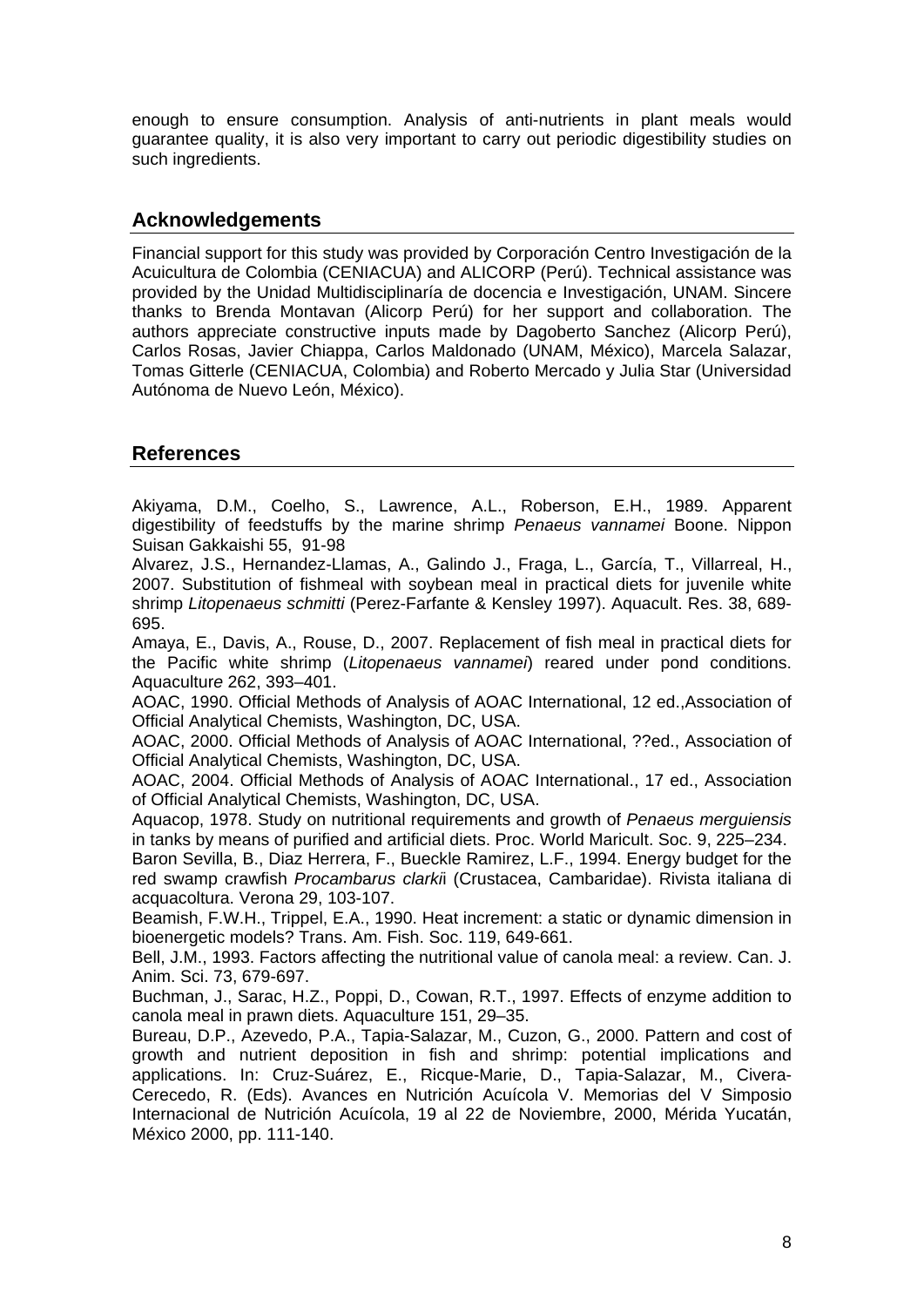Burel, C., Boujard, T., Tulli, F., Kaushik, S., 2000. Digestibility of extruded peas, extruded lupin and rapeseed meal in rainbow trout (*Oncorhynchus mykiss)* and turbot. Aquaculture 188, 285-298.

[Carefoot, T.H.](http://www-ca4.csa.com/ids70/p_search_form.php?field=au&query=carefoot+th&log=literal&SID=ihnhuvbs8ima8f20itga5h3st6), 1990. [Specific dynamic action \(SDA\) in the supralittoral isopod,](http://www-ca4.csa.com/ids70/view_record.php?id=3&recnum=0&log=from_res&SID=ihnhuvbs8ima8f20itga5h3st6) *Ligia pallasii*[: Effect of ration and body size on SDA.](http://www-ca4.csa.com/ids70/view_record.php?id=3&recnum=0&log=from_res&SID=ihnhuvbs8ima8f20itga5h3st6) Comp. Biochem. Physiol. 95A, 317-320. Cho, C.Y., Kaushik S.J., 1990. Nutritional energetics in fish: energy and protein utilization in rainbow trout (*Salmo gairdneri)*. In: Bourne, G.H. (Ed.), Aspects of Food Production, Consumption and Energy Values. World Rev. Nutr. Diet. Karger, Basel, 61, 132-172.

[Comoglio, L.](http://www-mi1.csa.com/ids70/p_search_form.php?field=au&query=comoglio+l&log=literal&SID=66c1rl53ophtp7rom5ro0ec590), [Smolko, L](http://www-mi1.csa.com/ids70/p_search_form.php?field=au&query=smolko+l&log=literal&SID=66c1rl53ophtp7rom5ro0ec590)., [Amin, O.](http://www-mi1.csa.com/ids70/p_search_form.php?field=au&query=amin+o&log=literal&SID=66c1rl53ophtp7rom5ro0ec590), 2005**.** [Effects of starvation on oxygen consumption,](http://www-mi1.csa.com/ids70/view_record.php?id=7&recnum=1&log=from_res&SID=66c1rl53ophtp7rom5ro0ec590)  [ammonia excretion and biochemical composition of the hepatopancreas on adult males](http://www-mi1.csa.com/ids70/view_record.php?id=7&recnum=1&log=from_res&SID=66c1rl53ophtp7rom5ro0ec590)  [of the false Southern king crab](http://www-mi1.csa.com/ids70/view_record.php?id=7&recnum=1&log=from_res&SID=66c1rl53ophtp7rom5ro0ec590) *Paralomis granulosa* (Crustacea, Decapoda) Comp. Biochem. Physiol. 140B, 411-416.

Cousin, M., 1995. Contribution à l'étude de l'utilisation des glucides et du rapport proteine/énergie chez *P.vannamei* et *P.stylirostris*. Ph.D. thèse INA/PG, Paris, 201pp.

Cruz-Suarez, L.E., Ricque-Marie, D., Tapia-Salazar, M., McCallum, I.M., Hickling, D., 2001. Assessment of differently processed feed pea (*Pisum sativum*) meals and canola meal (*Brassica* sp.) in diets for blue shrimp (*Litopenaeus stylirostris*). Aquaculture 196, 87–101.

Cui, Y., Xie, S., 1999. Modeling growth in fish. In: Theodorou, M.K., France, J. (Eds.), Feeding Systems and Feed Evaluation Models, CAB International, Wallingford, UK, pp. 413-434.

Dall, W., Smith, D.M., 1986. Oxygen consumption and ammonia-N excretion in fed and starved tiger prawns *Penaeus esculentus* Haswell. Aquaculture 55, 23-33.

Davis, D.A., Arnold, C.R., McCallum, I., 2002. Nutritional value of feed peas (*Pisum sativum*) in practical diet formulations for *Litopenaeus vannamei*. Aquacult. Nutr. 8, 87– 94.

Elliot, J.M., Hurley, M.A., 1999. A new energetic model for brown trout, *Salmo trutta.* Freshwater Biol. 42, 235-246.

Eusebio, P., Coloso, R., 1998. Evaluation of leguminous seed meals and leaf meals as plant protein sources in diets for juvenile *Penaeus indicus*. Israeli J. Aquaculture-Bamidgeh 50, 47-54.

Floreto, E.A., Bayer, R.C., Brown, P.B., 2000. The effects of soybean-based diets, with and without amino acid supplementation, on growth and biochemical composition of juvenile American lobster, *Homarus americanus*. Aquaculture 189, 211-235

Fox, J., Lawrence, A., Li-Chang, E., 1995. Dietary requirement for lysine by juvenile *Penaeus vannamei* using intact and free amino acid sources. Aquaculture 131, 279- 290.

Gauquelin, F., Cuzon, G., Gaxiola, G., Rosas, C., Bureau, D., Cochard, J., 2007. Effect of dietary protein level on growth and energy utilization by *Litopenaeus stylirostris* under laboratory conditions. Aquaculture 140, 361-372.

Hewitt, D.R., Irving, M.G., 1990. Oxygen consumption and ammonia excretion of the brown tiger prawn *Penaeus esculentus* fed diets of varying protein content. Comp. Biochem. Physiol. 96, 373-378.

Higgs, D.A., Dosanjh, B.S., Beames, R.M., Prendergast, A.F.,Mwachireya, S.A., Deacon, G., 1996. Nutritive value of rapeseed/canola protein products for salmonids. In Eastern Nutrition Conference, Halifax, Canada, May 15-17, pp. 187-196.

[Jobling, M.](http://www-mi1.csa.com/ids70/p_search_form.php?field=au&query=jobling+m&log=literal&SID=66c1rl53ophtp7rom5ro0ec590), 1983. [Towards an explanation of specific dynamic action \(SDA\).](http://www-mi1.csa.com/ids70/view_record.php?id=2&recnum=7&log=from_res&SID=66c1rl53ophtp7rom5ro0ec590) J. Fish Biol. 23, 549-555.

Kaushik, S.J., 1998. Nutritional bioenergetics and estimation of waste production in non–salmonids. Aquat. Living Resour. 11, 211-217.

Koshio, S., Teshima, SI., Kanazawa, A., 1993. The effect of dietary protein content on growth, digestion efficiency and nitrogen excretion of juveniles Kuruma prawn, *P.japonicus*. Aquaculture 113, 101-114.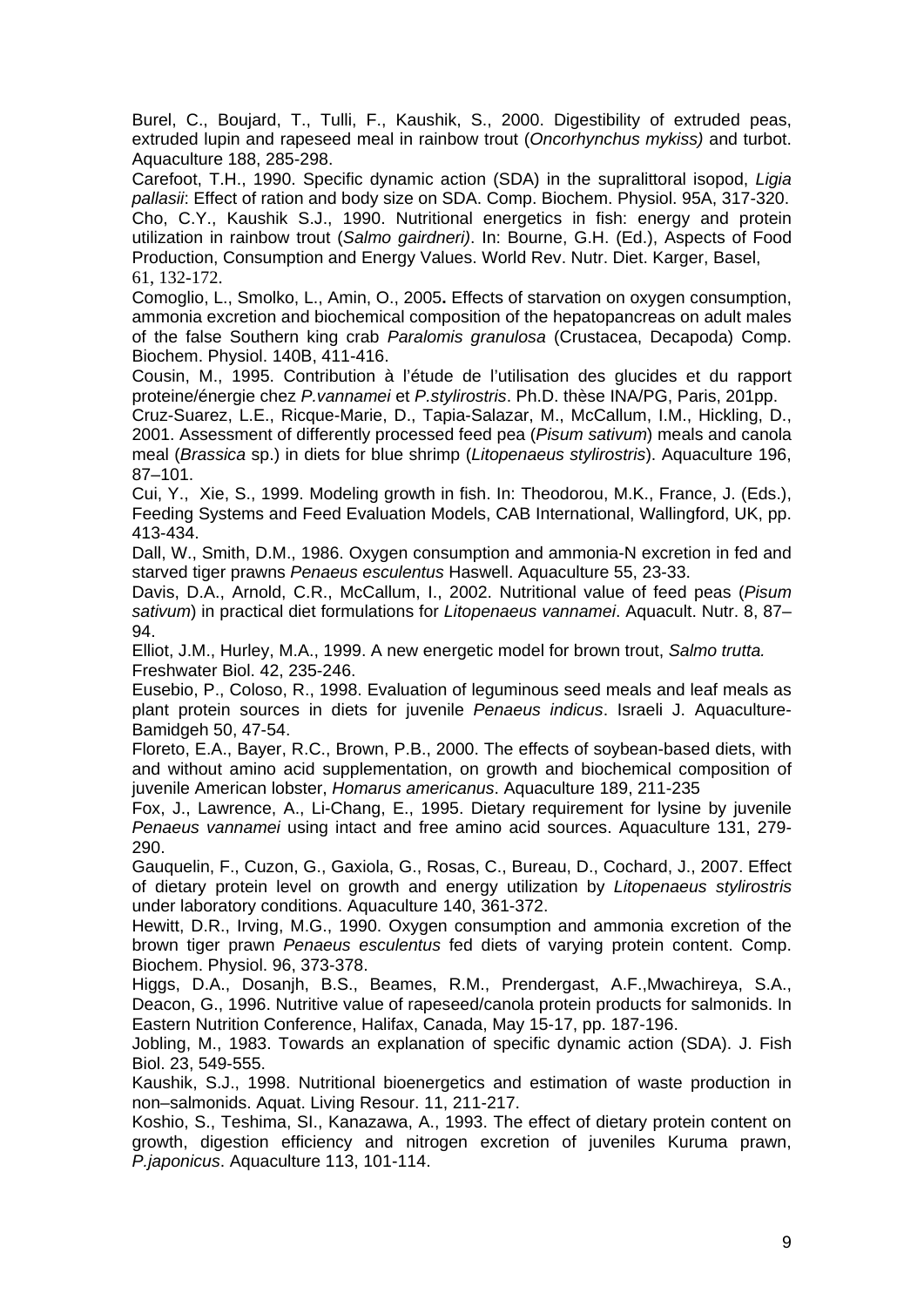Lemos, D., Esquerra, J.M., Garcia-Carreno, F.I., 2000. Protein digestion in penaeid shrimp:digestive proteinases, proteinase inhibitors and feed digestibility. Aquaculture 186, 89-105.

Lim, C., Dominy, W., 1990. Evaluation of soybean meal as a replacement for marine animal protein in diets for shrimp *Penaeus vannamei*. Aquaculture 87, 53–64.

Lim, C., Beames, R.M., Egles, J.G., Predergast, A.F., McLeese, J.M., Shearer, K.D., Higgs, D.A., 1997. Nutritive value of low and high fibre canola meals for shrimp (*Penaeus vannamei*). Aquacult. Nutr. 3, 269-279.

Lucas, A., 1996. Bioenergetics of aquatic animals., Taylor and Francis, (Ed.), London, Great Britain, , , 169pp.

Lupatsch, I., Kissil, G.W., Sklan, D. Pfeffer, E., 1998. Energy and protein requirements for maintenance and growth in gilthead sea-bream (*Sparus aurata* L.). Aquacult. Nutr. 4, 165-173.

McMahon, B.R., Wilkens, J.L., 1983. Ventilation, perfusion and oxygen uptake. In: The Biology of Crustacea ( Bliss, D.E. **ed**.). Internal Anatomy and Physiological Regulation, Vol. 5 ( **Mantel**, **L.H. ed**.), pp. 163– 213. Academic Press,, pp. 337-341

[Mendoza, R](http://www-md3.csa.com/ids70/p_search_form.php?field=au&query=mendoza+r&log=literal&SID=fgaqgv6ck9k5ae1pqbu1a67un5)., [Revol, A](http://www-md3.csa.com/ids70/p_search_form.php?field=au&query=revol+a&log=literal&SID=fgaqgv6ck9k5ae1pqbu1a67un5)., [Fauvel, C.](http://www-md3.csa.com/ids70/p_search_form.php?field=au&query=fauvel+c&log=literal&SID=fgaqgv6ck9k5ae1pqbu1a67un5), [Patrois, J](http://www-md3.csa.com/ids70/p_search_form.php?field=au&query=patrois+j&log=literal&SID=fgaqgv6ck9k5ae1pqbu1a67un5)., [Guillaume, J-C](http://www-md3.csa.com/ids70/p_search_form.php?field=au&query=guillaume+j+c&log=literal&SID=fgaqgv6ck9k5ae1pqbu1a67un5)., 1997. [Influence of](http://www-md3.csa.com/ids70/view_record.php?id=2&recnum=9&log=from_res&SID=fgaqgv6ck9k5ae1pqbu1a67un5)  [squid extracts on the triggering of secondary vitellogenesis in](http://www-md3.csa.com/ids70/view_record.php?id=2&recnum=9&log=from_res&SID=fgaqgv6ck9k5ae1pqbu1a67un5) *Penaeus vannamei*. Aquacult. Nutr. 3, 55-63.

Millamena, O.M., Bautista, M.N., Kanazawa, A., 1996. Methionine requirement of juvenile tiger shrimp *Penaeus monodon* Fabricius. Aquaculture 143, 403–410.

Millamena, OM, Bautista, MN. Reyes, OS; Kanazawa, A.1997. Threonine requirement of juvenile marine shrimp *Penaeus monodon*. Aquaculture, 151(1-4) 9-14

Millamena, OM; Bautista-Teruel, MN; Reyes, OS, Kanazawa, A.1998 Requirements of juvenile marine shrimp, *Penaeus monodon* (Fabricius) for lysine and arginine Aquaculture. 164(1-4)95-104.

Millamena, OM, Teruel, MB, Kanazawa, A, Teshima, S. 1999. Quantitative dietary requirements of postlarval tiger shrimp, *Penaeus monodon*, for histidine, isoleucine, leucine, phenylalanine and tryptophan.Aquaculture. 179 (1-4)169-179.

[Nelson, S.G.](http://www-ca3.csa.com/ids70/p_search_form.php?field=au&query=nelson+sg&log=literal&SID=2ih9uo62iqkmrvhd7h08s99lo1), [Simmons, M.A.](http://www-ca3.csa.com/ids70/p_search_form.php?field=au&query=simmons+ma&log=literal&SID=2ih9uo62iqkmrvhd7h08s99lo1), [Knight, A.W](http://www-ca3.csa.com/ids70/p_search_form.php?field=au&query=knight+aw&log=literal&SID=2ih9uo62iqkmrvhd7h08s99lo1)., 1985. [Calorigenic effect of diet on the](http://www-ca3.csa.com/ids70/view_record.php?id=5&recnum=35&log=from_res&SID=2ih9uo62iqkmrvhd7h08s99lo1)  grass shrimp *Crangon franciscorum* [\(Crustacea:Crangonidae\).](http://www-ca3.csa.com/ids70/view_record.php?id=5&recnum=35&log=from_res&SID=2ih9uo62iqkmrvhd7h08s99lo1) Comp. Biochem. Physiol. 82A, 373-376.

NRC (National Research Council), 1981. Nutrient Requirements of Fish, National Academy Press, Washington, DC.

Penaflorida, V.D., 1995. Growth and survival of juvenile tiger shrimp fed diets where fish meal is partially replaced with papaya (*Carica papaya*) or camote *( Ipomea batatas* lam) leaf meal. Israeli J. Aquaculture-Bamidgeh 47, 25-33.

Piedad-Pascual, F., Cruz, E.M., Sumalangcay Jr., A., 1990. Supplemental feeding of *Penaeus monodon* juveniles with diets containing various levels of defatted soybean meal. Aquaculture 89, 183–191.

Rosas, C., Sanchez, A., Díaz, E., Soto, L.A., Gaxiola, G., Brito, R., 1996. Effect of dietary protein level on apparent heat increment and post-prandial nitrogen excretion of *Penaeus setiferus, P.schmitti, P duorarum* and *P.notialis* postlarvae. J. World Aquacult. Soc. 27, 92-102.

Samocha, T.M., Davis, A.D., Soud, P.I., de Bault, K., 2004. Substitution of fish meal by co-extruded soybean poultry by-product meal in practical diets for the Pacific white shrimp*, Litopenaeus vannamei*. Aquaculture 231, 197-203.

SAS® 9.1.3 Copyright 2002-2005. SAS Institute Inc. Neuenheimer Landstr.28-30. Heidelberg, Germany.

Sudaryono, A., Tsvetnenko, E., Hutabarat, J., Evans, L., 1999. Lupin ingredients in shrimp *Penaeus monodon* diets: influence of lupin species and types of meals. Aquaculture 171, 121–133.

Warukamkul, P., Viyakarn, V., Nitithamyong, C., Piyatiratitivorakul, S., 2000. Effects of salinity and protein levels on energy budget of juvenile black tiger prawn, P*enaeus*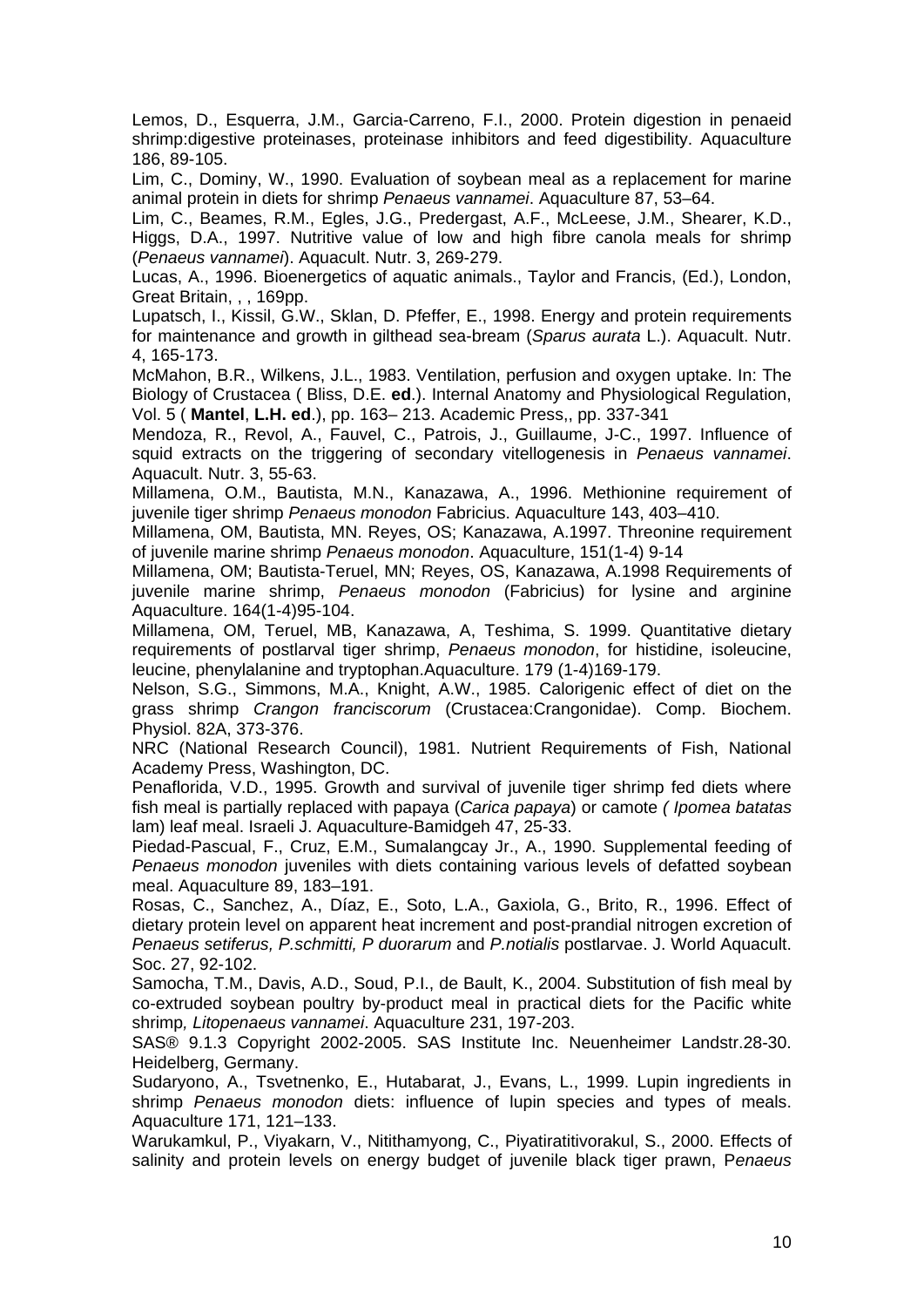*monodon*. IX International Symposium on Nutrition and Feeding of Fish, May 21-25, 2000, Miyazaki, Japan (abstract O56).

Zhou, A., Xie, S., Lei, W., Zhu, X., Yang, Y., 2005. A bioenergetic model to estimate feed requirement of gibel carp, *Carassius auratus gibelio*. Aquaculture 248, 287-297.

#### **Tables**

Table 1. Nutrientl composition (% as fed) of soybean and canola meal

|                           | soy  | canola |
|---------------------------|------|--------|
| Moisture                  | 8.26 | 9.12   |
| Crude protein             | 46.9 | 38.9   |
| LYS                       | 2.71 | 2.26   |
| ARG                       | 3.57 | 2.11   |
| HIS                       | 1.26 | 1.09   |
| THR                       | 1.86 | 1.63   |
| LEU                       | 3.7  | 2.5    |
| ILE                       | 2.3  | 1.48   |
| <b>VAL</b>                | 2.49 | 1.81   |
| мет                       | 0.68 | 0.79   |
| PHE                       | 2.38 | 1.53   |
| TRP                       | 0.66 | 0.48   |
| Crude fat                 | 3.45 | 5.92   |
| Crude fiber               | 3.35 | 8.31   |
| Carbohydrate <sup>a</sup> | 31.3 | 29.6   |
| GE (kJ/g DM)              | 18.6 | 18.8   |
| Ash                       | 6.68 | 8.16   |

<sup>a</sup>Carbohydrate (by difference)

use same size font as the rest of the paper

Table 2. Composition of experimental diets (values expressed on as fed basis, g/100g).

| Fish meal a       | 0    | 6              | 10             | 15             |
|-------------------|------|----------------|----------------|----------------|
| Squid meal        | 2    | $\overline{2}$ | 2              | 2              |
| Soybean           | 49   | 45.5           | 42             | 35             |
| meal              |      |                |                |                |
| Canola mealb      | 21   | 19.5           | 18             | 15             |
| Wheat gluten      | 4    | ი              | 0              | 0              |
| С                 |      |                |                |                |
| Wheat flour       | 21   | 15.9           | 17.9           | 23.9           |
| yeast             | 2    | $\overline{2}$ | $\overline{2}$ | $\overline{2}$ |
| Soybean           | 1    | 1              | 1              | 1              |
| lecithin          |      |                |                |                |
| Fish oil          | 5    | 4              | 3              | 2              |
| Cholesterol       | 0.4  | 0.4            | 0.4            | 0.4            |
| &<br>Vitamin      | 0.25 | 0.25           | 0.25           | 0.25           |
| trace             |      |                |                |                |
| <b>Stay-C 35%</b> | 0.10 | 0.10           | 0.10           | 0.10           |
| Mineral mix       | 3    | 3              | 3              | 3              |
| Mold inhibitor    | 0.15 | 0.15           | 0.15           | 0.15           |

<sup>a</sup> Peruvian fishmeal

<sup>b</sup> Canola meal (Bunge Canada, Altona Manitoba, Canada)

<sup>c</sup> Vital wheat gluten (Flour& Starch Union)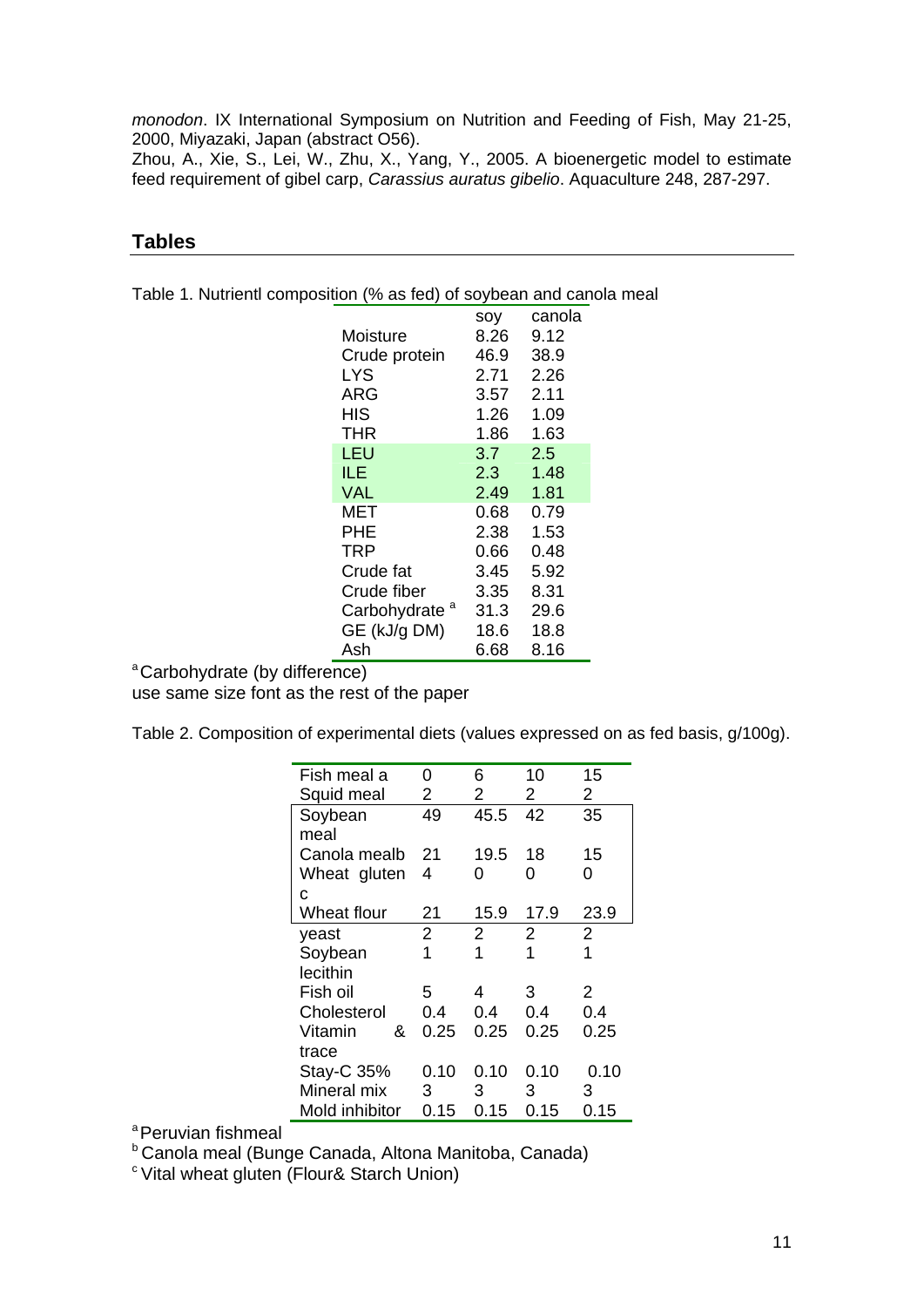$d$  Vitamin and trace elements premix includes (IU/kg or g/kg or mg/kg of premix): retinol

, 10000 IU/g; thiamin, 30 mg/kg; riboflavin, 15 mg/kg; DL Ca pantothenate, 50 mg/kg; pyridoxin, 35 mg/kg; cyanocobalamin, 40 mcg/kg; ascorbic acid Stay-C, 150 mg/kg; menadione, 3 mg/kg; D3,3500 IU/g; α-tocopherol, 150 IU/g ; niacin, 100 mg/kg; folic acid, 4 mg/kg; biotin, 1000 mcg/kg; Mn, 40 mg/kg; Zn, 40 mg/kg; Cu, 25 mg/kg; Fe, 100 mg/kg; Se, 0.3 mg/kg; I, 0.35 mg/kg.

mineral mix  $NaH_2PO_4$ ;  $KH_2PO_4$ ;  $MqCl_2$ : 1:1:1:1

change font size, first letter of each ingredient should be in caps, also use proper names of the vitamins usedOK

Table 3. Nutrient composition of the expermental diets (values expressed on as fed basis)

| <b>FM</b>                  | 0%               | 6%               | 10%               | 15%             | ref. *                 |
|----------------------------|------------------|------------------|-------------------|-----------------|------------------------|
| Moisture                   | 8.4              | 8.4              | 7.8               | 9.8             | 7.3                    |
| Crude protein              | 39.3             | 38.6             | 40                | 38.6            | 36                     |
| crude fat                  | 8.8              | 8.8              | 8.1               | 7.2             | 7.0                    |
| crude fiber                | 3.4              | 3.5              | 3.3               | 2.6             | 1.8                    |
| ash                        | 7.8              | 8.2              | 8.6               | 8.5             | 10.5                   |
| DE $(kJ/g DM)^a$           | 15               | 15               | 15                | 15              | $17*$                  |
| carbohydrate <sup>b</sup>  | 32.1             | 36.4             | 32.1              | 33.3            | 37.2                   |
| LYS <sub>c</sub>           | 1.9              | 2.1              | 2.2               | 2.2             |                        |
| MET + CYS $\degree$        | 1.0              | 1.1              | 1.1               | 1.1             |                        |
| ARG <sup>c</sup>           | 2.2              | 2.2              | 2.3               | 2.1             |                        |
| %<br>dry<br>matter         | $9.34 \pm 0.5$   | $12.6 + 0.1$     | $13.3 \pm 0.10$   | $10.04 \pm 4.5$ | $13.2 \pm 1.1$         |
| loss <sup>d</sup>          |                  |                  |                   |                 |                        |
| passage rates <sup>e</sup> | $64.3 \pm 0.5^a$ | $65.3 \pm 0.1^a$ | $64.1 \pm 0.10^a$ | $63.8 + 4.5^a$  | $55.7 \pm 1.1^{\circ}$ |
|                            |                  |                  |                   |                 |                        |

<sup>a</sup> Protein=23kJ/g, lipid= 35kJ/g, carbohydrates= 15kJ/g

\* calculate obtained directly by apparent digestibility coefficients (method AIA)

**Carbohydrate (by difference)** 

c Calculated value

<sup>d</sup> Stability of the diets after 1h-immersion in seawater (Aquacop 1978).

<sup>e</sup> Passage rates in minutes. Values are means of eight replicates. Means within columnswith the same letter are not significantly different ( P<0.05)

\* commercial reference diet

Change font size in table, correct caps OK

Table 4. Growth and experiment diet utilization after 95 days (means of four replicates, means  $\pm$  std).